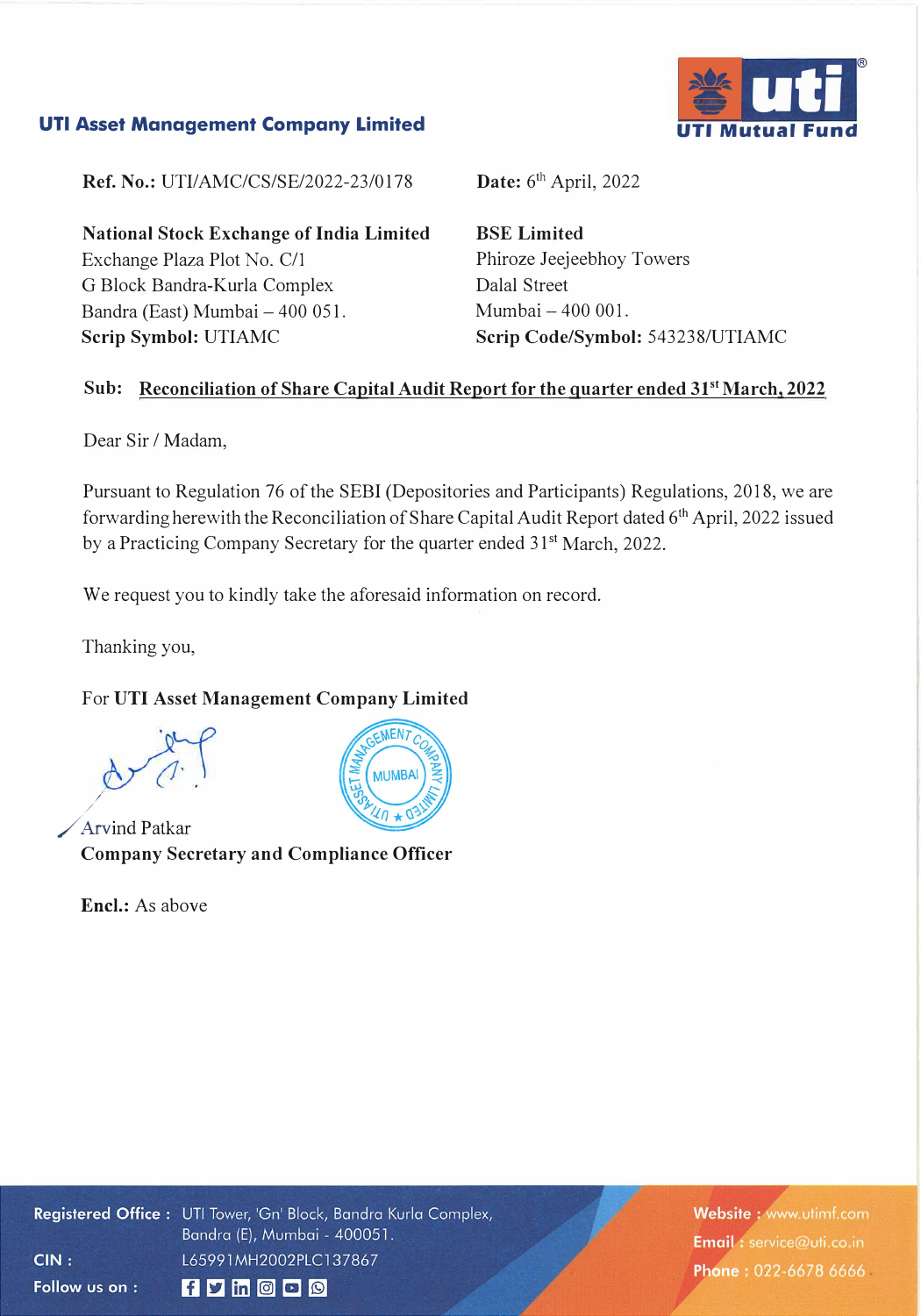

# **VISHAL N. MANSETA** (B.Com, A. C. S.)

Practicing Company Secretary

**Off. No. 12, B Wing, Smital Avenue, Hatkesh Udyog Nagar Road, Near JP North, Mira Road (East), Thane - 401107. Mob.: +91 99870 66314, +91 93217 99780 Web: www.vishalmanseta.com Email: vishal manseta@rediffmail.com** *I* **vishal@vishalmanseta.com** 

To,

The Board of Directors, **UTI Asset Management Company Limited**  UTI Tower, 'Gn' Block, Sandra Kurla Complex, Bandra (East), Mumbai - 400 051.

## **SUB: RECONCILIATION OF SHARE CAPITAL AUDIT REPORT FOR THE QUARTER ENDED MARCH 31, 2022.**

have examined the relevant books, registers, forms, documents and papers produced before me by UTI Asset Management Company Limited (the Company) and KFin Technologies Limited, Registrar and Share Transfer Agent (RTA) of the Company, in respect of Reconciliation of Share Capital Audit Report as per Regulation 76 of the SEBI (Depositories and Participants) Regulations, 2018 and to the best of my knowledge and according to the information and explanations given to me and as shown by the records examined by me, I hereby certify the following:

| Sr.<br>No. | <b>Particulars</b>               | <b>Details</b>                                                                      |
|------------|----------------------------------|-------------------------------------------------------------------------------------|
| 1.         | Report for quarter ended         | March 31, 2022                                                                      |
| 2.         | <b>ISIN</b>                      | INE094J01016                                                                        |
| 3.         | <b>Face Value</b>                | Rs. 10 each                                                                         |
| 4.         | Name of the Company              | <b>UTI Asset Management Company Limited</b>                                         |
| 5.         | <b>Registered Office Address</b> | Tower, 'Gn' Block, Bandra-Kurla<br>UTI<br>Complex, Bandra (East), Mumbai - 400 051. |
| 6.         | Correspondence Address           | UTI Tower, 'Gn' Block, Bandra-Kurla<br>Complex, Bandra (East), Mumbai - 400 051.    |
| 7.         | Telephone No.<br>Fax No.         | 022 6678 6666<br>022 2652 8991                                                      |
| 8.         | <b>Email Address</b>             | cs@uti.co.in                                                                        |

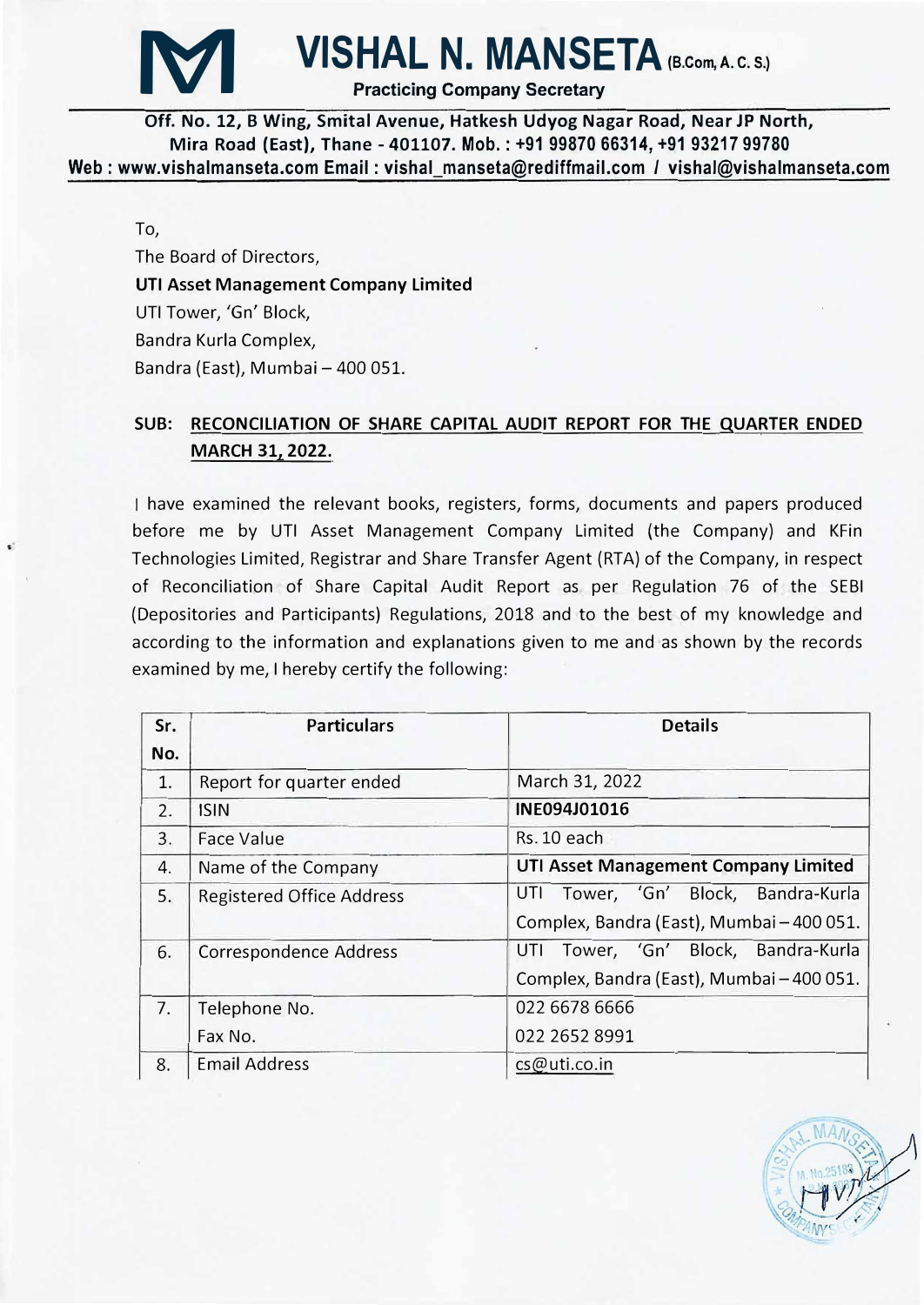| 9.  | Name of the Stock Exchange where                                            | Α.                                            | National Stock Exchange of India |
|-----|-----------------------------------------------------------------------------|-----------------------------------------------|----------------------------------|
|     | the company's Securities are listed:                                        | Limited                                       |                                  |
|     |                                                                             | <b>BSE Limited</b><br>В.                      |                                  |
|     |                                                                             | <b>Number of Shares</b>                       | % of Total Issued                |
|     |                                                                             |                                               | Capital                          |
| 10. | <b>Issued Capital</b>                                                       | 12,69,49,041                                  | 100.00%                          |
| 11. | Listed Capital:                                                             |                                               |                                  |
|     | National Stock Exchange of India                                            |                                               |                                  |
|     | Limited                                                                     | 12,69,43,765                                  | 99.99%                           |
|     | <b>BSE Limited</b>                                                          | 12,69,43,765                                  | 99.99%                           |
| 12. | Held in dematerialised form in CDSL                                         | 88,43,166                                     | 6.97%                            |
| 13. | Held in dematerialised form in NSDL                                         | 11,79,36,158                                  | 92.90%                           |
| 14. | Physical                                                                    | 1,69,717                                      | 0.13%                            |
| 15. | Total No. of Shares (12+13+14)                                              | 12,69,49,041                                  | 100.00%                          |
| 16. | for differences<br>Reasons<br>if<br>any,                                    |                                               |                                  |
|     | between:                                                                    |                                               |                                  |
|     | $(10 \& 11)$ and $(11 \& 15)$<br>i.                                         | The Company had allotted 5,276 equity         |                                  |
|     |                                                                             | shares under 'UTI AMC Employee Stock          |                                  |
|     |                                                                             | Option Scheme - 2007' on March 29, 2022.      |                                  |
|     |                                                                             |                                               |                                  |
|     |                                                                             | Both the Stock Exchanges (BSE Limited and     |                                  |
|     |                                                                             | National Stock Exchange of India Limited)     |                                  |
|     |                                                                             | had, vide their letters dated April 04, 2022, |                                  |
|     |                                                                             | listed and admitted the aforesaid equity      |                                  |
|     |                                                                             | shares of the Company for trading w.e.f.      |                                  |
|     |                                                                             | April 05, 2022.                               |                                  |
|     |                                                                             |                                               |                                  |
|     | ii. $(10 \& 15)$                                                            | Not Applicable                                |                                  |
| 17. | Certifying the details of changes in share capital during the quarter under |                                               |                                  |
|     | consideration as per Table below:                                           |                                               |                                  |
|     |                                                                             |                                               |                                  |

 $\bullet$ 

L

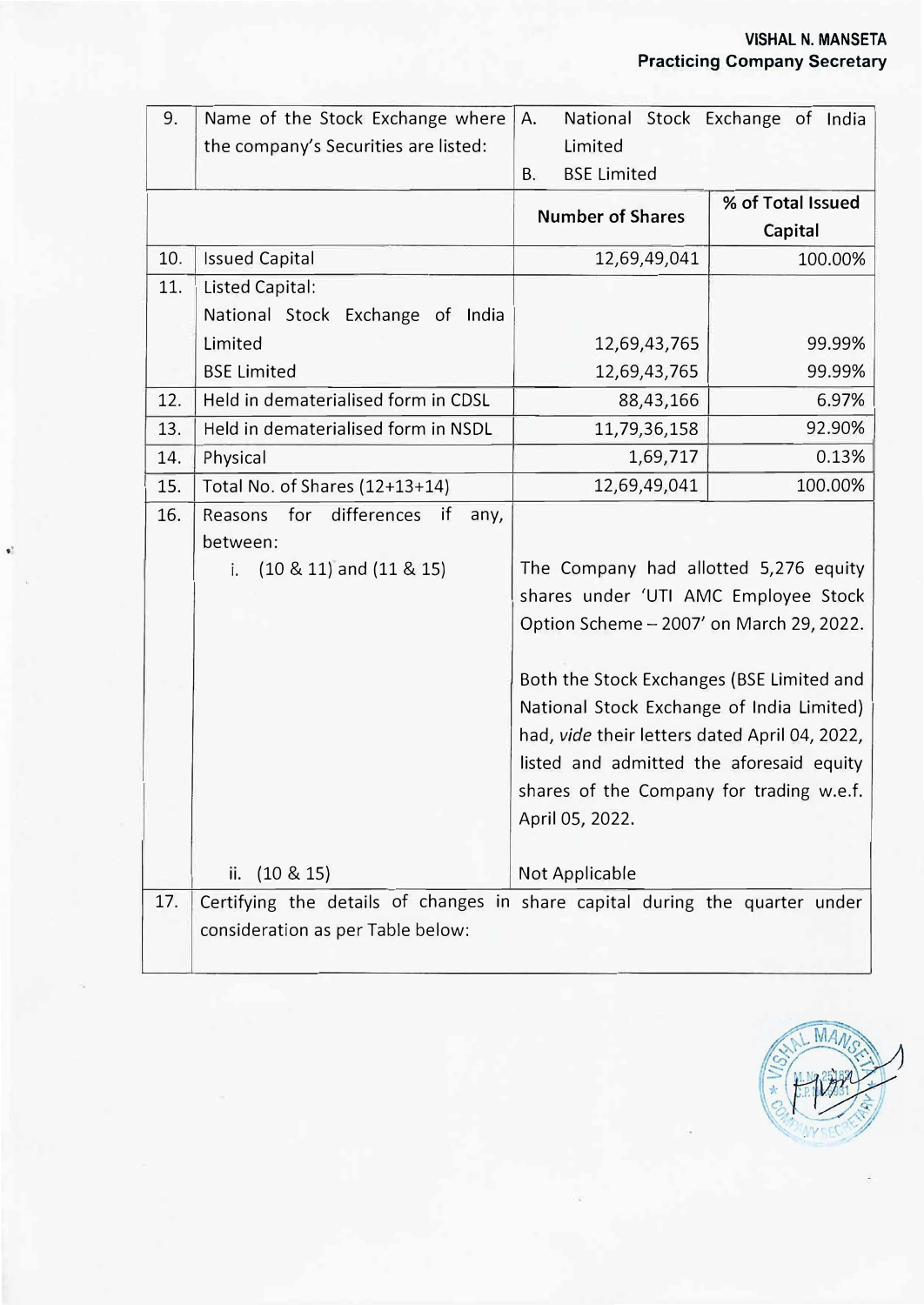| <b>Particulars</b> | No.           | <b>Applied</b> | <b>Listed on</b> | Whether   | Whether   | In-principle       |
|--------------------|---------------|----------------|------------------|-----------|-----------|--------------------|
|                    | of            | / Not          | <b>Stock</b>     | intimated | intimated | approval           |
|                    | <b>Shares</b> | <b>Applied</b> | <b>Exchange</b>  | to CDSL   | to NSDL   | <b>Pending for</b> |
|                    |               | for            | (Specify         |           |           | <b>Stock</b>       |
|                    |               | listing        | name)            |           |           | Exchange(s)        |
| Allotment          | 60,052        | Applied        | <b>BSE</b>       | Yes       | Yes       | No in-principle    |
| of Equity          |               | for listing    | Limited          |           |           | approval is        |
| shares             |               | approval       | and              |           |           | pending from       |
| under 'UTI         |               | and            | National         |           |           | stock exchanges    |
| <b>AMC</b>         |               | approval       | Stock            |           |           | as on date.        |
| Employee           |               | received*      | Exchange         |           |           |                    |
| Stock              |               |                | of India         |           |           |                    |
| Option             |               |                | Limited          |           |           |                    |
| Scheme-            |               |                |                  |           |           |                    |
| 2007'              |               |                |                  |           |           |                    |

\* The Company had allotted 5,276 equity shares under 'UTI AMC Employee Stock Option Scheme - 2007' on March 29, 2022. Both the Stock Exchanges (BSE Limited and National Stock Exchange of India Limited) had, vide their letters dated April 04, 2022, listed and admitted the aforesaid equity shares of the Company for trading w.e.f. April 05, 2022.

| 18. | Register of Members is updated (Yes/No)                            | Yes            |  |
|-----|--------------------------------------------------------------------|----------------|--|
|     | If not, updated up to which date                                   |                |  |
| 19. | Reference of previous quarter with regard to excess Not Applicable |                |  |
|     | dematerialized shares, if any                                      |                |  |
| 20. | Has the company resolved the matter mentioned in Point No. 19      | Not Applicable |  |
|     | above, in the current quarter? If not reason why?                  |                |  |

| 21.                           | Mention the total no. of requests, if any, confirmed after 21 days and the total no. |                   |                                        |            |                   |
|-------------------------------|--------------------------------------------------------------------------------------|-------------------|----------------------------------------|------------|-------------------|
|                               | of requests pending beyond 21 days with the reasons for delay.                       |                   |                                        |            |                   |
| Total No. of demat requests   |                                                                                      | No. of requests   |                                        | No. of     | Reasons for delay |
|                               |                                                                                      |                   |                                        | shares     |                   |
|                               | Confirmed after 21 days                                                              | <b>NIL</b>        |                                        | <b>NIL</b> | Not Applicable    |
| Pending for more than 21 days |                                                                                      | <b>NIL</b>        |                                        | <b>NIL</b> | Not Applicable    |
| 22.                           | Name, Telephone & Fax No. of                                                         | Mr. Arvind Patkar |                                        |            |                   |
|                               | Compliance Officer of the Company                                                    |                   | Company Secretary & Compliance Officer |            |                   |
|                               |                                                                                      |                   | Tel No.: 022 6678 6666                 |            |                   |
|                               |                                                                                      |                   | Fax No.: 022 2652 8991                 |            |                   |